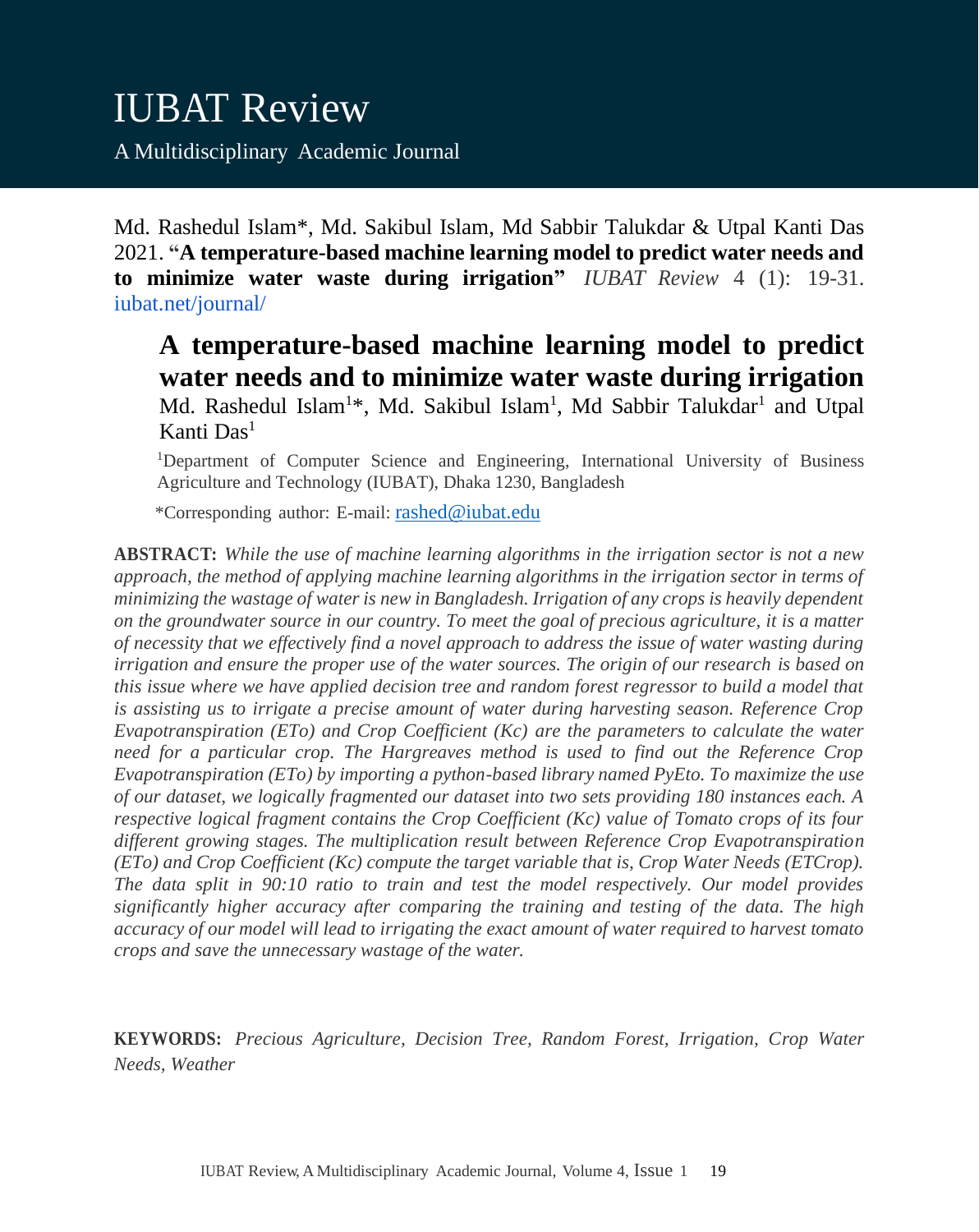# **1. Introduction**

A significant part is played by the weather and climate in the agriculture productivity throughout the world. Agriculture is, without any doubt, a vulnerable major sector that is affected by climate change such as changes in the rainfall patterns, temperatures, the rise of floods and sudden droughts. The crop productivity of Bangladesh is heavily dependent on the rain, surface or groundwater. Rain-fed farming is the natural way to get the rain and use it directly on the crop fields. But recently we are experiencing the delay of the monsoon season in our country. And if this continues, then the production of rice and wheat may fall by eight per cent and 32 per cent respectively by 2050 (Rezvi, 2018). Due to the high density of the population, as has been observed, there is a declining trend in the groundwater level in many areas in Bangladesh. This is also affecting other surrounding areas. The overall reason for the groundwater level declining trend is overexploitation and very negligible recharge due to changes in rainfall patterns. As a result, the ground level water is permanently declining in many areas of Bangladesh, and the recharging of the groundwater level is nearly zero percent (WASA, 2020). The opposite scenario is regularly observed in our country. From the survey of the Needs Assessment Working Group (NAWG), in 2020, 21 districts of Bangladesh were affected by the flood, and the impact was moderate to severe in 16 districts. As a result, the destruction of crops and inundation of farmland due to sudden overflow decreased agricultural production every year.

Due to the changing nature of the climate, it's definitely not a fair idea to depend only on the ground or surface water or even on the rainfall. Farmers need to depend on the irrigation system to cultivate their lands that mostly depend on the groundwater. However, the farmers waste a substantial amount of water during irrigation in Bangladesh (Mainuddin et al., 2020). Around 800 liters of irrigation-water is misused by the farmers across the country to produce a kilogram of the paddy (Hoque, 2018). As a matter of fact, our current crop cultivation approaches and techniques are failing to meet the potential advantages of precision agriculture (Pierce & Nowak, 1999). It is a noticeable situation that we need to find, adopt and apply new approaches and methods to cultivate our crops without wasting any cultivation resources such as water, pesticides or even the sunlight.

The adaptation and application of machine learning algorithms in our irrigation system may lead us to the zero per cent wastage of water during cultivation.

# **2. Literature Review**

Machine learning algorithms can be used in various sectors of agriculture such as plant disease detection, yield prediction, managing crop quality, checking the weather condition, crop growth monitoring and so on (Devi et al., 2020). The random forest regression (RFR) approach is used to monitor the health of the crops with the help of satellite data (Maimaitijiang et al, 2020). Detection of Maize Leaf Disease Detection and Classification was implemented by applying different supervised machine learning algorithms such as Naive Bayes (NB), Decision Tree (DT), K-Nearest Neighbor (KNN), Support Vector Machine (SVM) (Panigrahi et al., 2020). The Support Vector Regression (SVR) and Linear Regression (LR) were used to predict the crop yield (Haque, Abdelgawad et al., 2020). There are several well-known methods available such as the FAO-56 Penman-Monteith method, The Hargreaves equation and the Thornthwaite equation to calculate the evapotranspiration (ETo), from where we can calculate the amount of water required for a specific crop. The FAO-56 Penman-Monteith method requires site location, air temperature, humidity, radiation and wind speed data for daily, weekly, ten-day or monthly ETo calculations (Zotarelli et al., 2010). The Hargreaves equation requires minimum, maximum and mean temperature and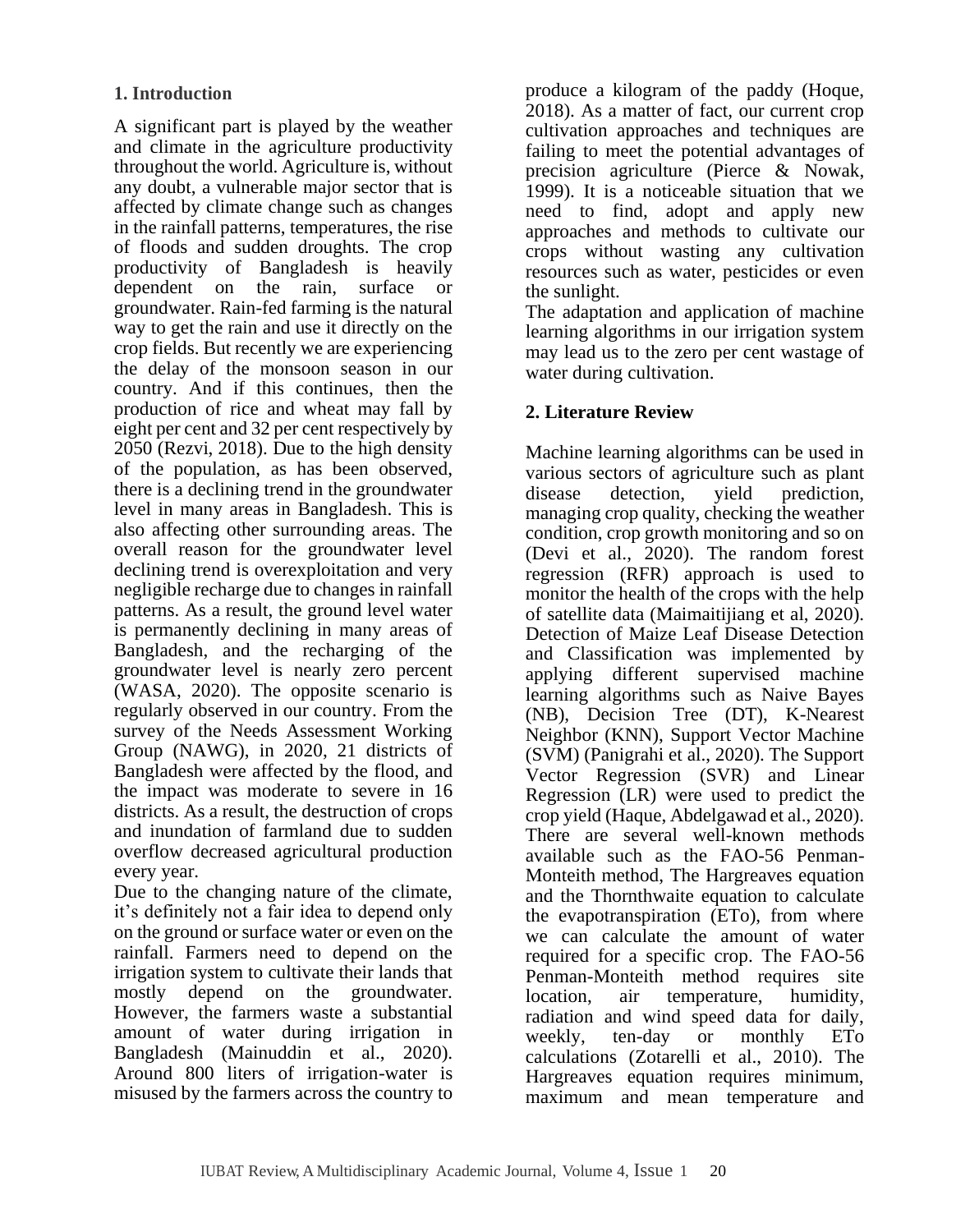extraterrestrial radiation to calculate the ETo (Samani & Pessarakli, 1986). The Thornthwaite equation (Thornthwaite, 1948) is one of the oldest equations to calculate ETo from the mean monthly air temperature and mean daily daylight hours for each month.

As our research approach is to use machine learning algorithms to predict the exact amount of water required at different growth levels of a crop with a possible minimum weather learning, so we are going to apply The Hargreaves equation to calculate the Reference Evapotranspiration (ETo) with different machine learning algorithms to get a precious output for the Crop Water Need (ETcrop).

Various machine learning-based approaches were applied to accomplish the task of predicting or forecasting the crop water need. In a few cases, satellite-based information such as satellite images and weather-related information were analyzed as a parameter to increase the accuracy of the water need prediction. By collecting field and weather data, classifying soil moisture and analyzing the correlation between variables to develop an artificial intelligence model to predict crop water need in (Pasha et al., 2020). In (Khan et al., 2011, preprocessed datasets along with five different data mining methods and traditional approaches are used to decide the water need prediction. According to their applied techniques, the SysFor data mining approach performs well and gives 97.5% of accuracy. The Internet of Things (IoT) based applications were used to predict the required water supply for the irrigation process (Goap et al., 2018). Sensor-based data like soil moisture, soil temperature, environmental conditions, air temperature, Ultraviolet (UV) light radiation and relative humidity from the crop field were analyzed to improve the prediction of crop water need. The hybrid particle swarm optimization (PSO-ELM) with the artificial neural network (ANN) and Random Forest were combinedly used to predict the reference evapotranspiration (ETo) value (Zhu et al., 2020). The ANN, Random Forest and PSO-

ELM predicted well with a minimum number of climate data such as radiation and temperature. Collecting soil data with the help of Wireless Sensor Network (WSN) and sending it to a common Data Server to predict the water demand supported by the machine learning (ML) algorithms were developed for minimizing the irrigation water loss (Kwok, & Sun, 2018). Along with the WSN and ML algorithms, the backbone of the system was the Internet of Things (IoT) for providing a comparatively cheaper and precise solution. To address the case of real-time optimal water pumping scheduling, the study focused on developing the ANN model to prepare the water demand schedule twenty-four-hour and one week ahead (Bata et al., 2020). The developed two ANN time-series-based models, a nonlinear autoregressive with exogenous (NARX) model and a nonlinear autoregressive (NAR) model helped to drop the error level by 30%. The continuous monitoring of the weather conditions like temperature, air pressure, sunlight and rainfall and then relaying the collected data through a sensor network were analyzed through Multiple Linear Regression algorithms and developed a model to forecast the water needed in the irrigation field (Vij et al., 2020). The traditional machine learning-based

approaches such as Linear Regression, Support Vector Machine, Decision Tree, Random Forest, Extra Tree Regressor, Adaboost and Gradient Boosting were applied to predict the crop water needs (Sidhu et al., 2020). The Random Forest and Decision tree performed well on their adopted dataset. They divided their dataset variables into four different sets by analyzing the correlation coefficients among the variables. And perform the ML algorithms on each set by following a similar trend of years. In total, fourteen variables were used to run the ML models such as maximum temperature, minimum temperature, gross minimum temperature, dry bulbs at 6 am, 2 pm, the wet-bulb at 6 am, 2 pm, humidity, relative humidity, soil temperature at different depth of the surface, sunshine hours, wind speed, wind direction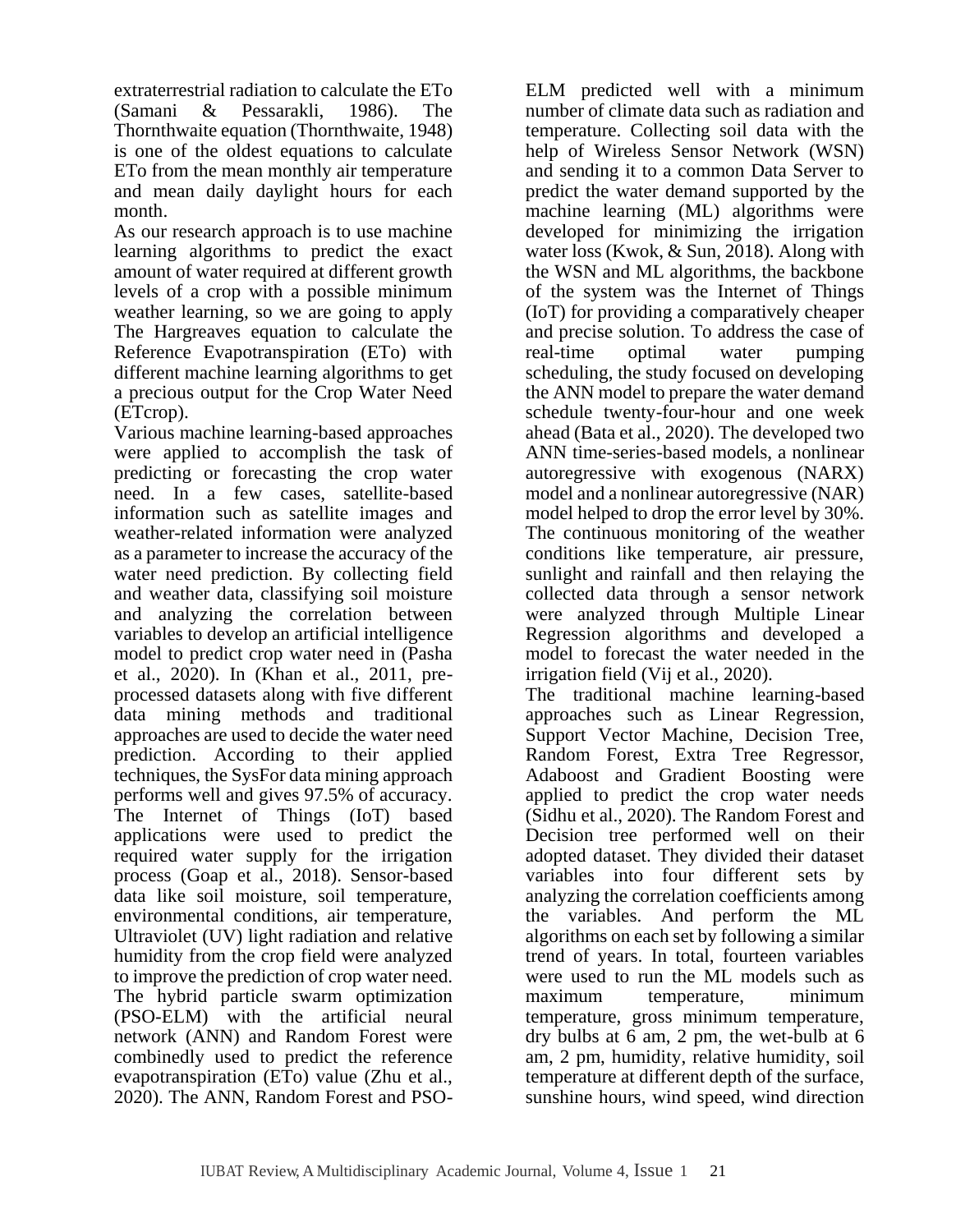and rainfall. But our research target was to get better results than those found by Sidhu et al. (2020) in terms of model accuracy of predicting the crop water needs by selecting the minimum number of weather-based features.

The accuracy obtained by (Sidhu et al., 2020) in Se1, Set2, Set3 and Set4 for Decision tree were 70.5%, 67%, 65% and 65% respectively. The accuracy of each set for Random Forest were 64%, 66.5%, 69% and 68%. Securing higher accuracy in each set of data applying decision tree and random forest is one of our research targets. To address our research goal, we have used only four features which are minimum, maximum and mean temperature. Other researchers have not taken extraterrestrial radiation as a parameter to determine the crop water needs. However, the extraterrestrial radiation analyzed through the Random Forest and Decision Tree algorithms to predict the crop water needs in our research.

# **3. Crop Water Need (ETCrop) Calculation:**

We adopted the methods and procedures that are approved by the Food and Agriculture Organization (FAO) (Allen et al., 1998). FAO is a specialized agency of the United Nations (UN). The goal of FAO is to defeat hunger and achieve food security for all. FAO works in over 130 countries worldwide. According to the study, the major climate factors which influence the Crop Water Needs (ETCrop) are the sunshine period, temperature, humidity and

scale of temperature goes downwards. The same sort of relationship is valid for humidity, wind speed and sunshine. In a nutshell, we can come out with a statement that the areas which are hot in temperature, humidity is relatively dry, windy and sunny, highest ETCrop is required for those particular areas.

The influence from the climate and surface on crop water needs is the Reference Crop Evapotranspiration (ETo). The unit of ETo is represented in millimeters per unit of time, for example, mm/day, mm/month or mm/season. ETo is the estimation of the evapotranspiration from a "reference surface" (Brouwer, & Heibloem, 1986). In our research, the "reference surface" area in Basel is a city in northwestern Switzerland on the bank of the river Rhine. Our entire dataset is populated from Basel, and the training & testing of our models were based on this dataset.

Another vital factor that affects the demand for water needs is the Crop Coefficient (Kc). Crop Coefficient is the value of a particular crop that can be determined during the growing period of a crop, specifically changes in vegetation and the ground cover means. The value of Kc differs in the main three different growth stages of a crop such as the initial stage (Kcini), the mid-season stage (Kcmid) and the late season or endstage (Kcend) (Allen et al.,1998). For our research purpose, we have used the Kc value of different stages of the Tomato plant. Because the tomato is a perennial plant and the maximum growing period of the tomato is 180 days, that is why we can easily divide our dataset into two groups assigning 180

| Table 1: Values of the Kc for Various Growth Stage of Tomato Plant (Brouwer & Heibloem,<br>1986 |                   |                   |            |            |  |  |
|-------------------------------------------------------------------------------------------------|-------------------|-------------------|------------|------------|--|--|
| Crop                                                                                            | $Kc_{\text{ini}}$ | $Kc_{\text{dev}}$ | $Kc_{mid}$ | $Kc_{end}$ |  |  |
| Tomato                                                                                          | 0.45              | 0.75              | 1.15       | 0.80       |  |  |

wind speed. The requirement of ETCrop increases with the temperature. If the temperature becomes scorching, the demand of ETCrop goes up. Simultaneously, the demand of ETCrop drives down while the days each per year for ensuring maximum use of our dataset. The Kc values of the Tomato plant are shown in the following table. (Allen et al., 1998),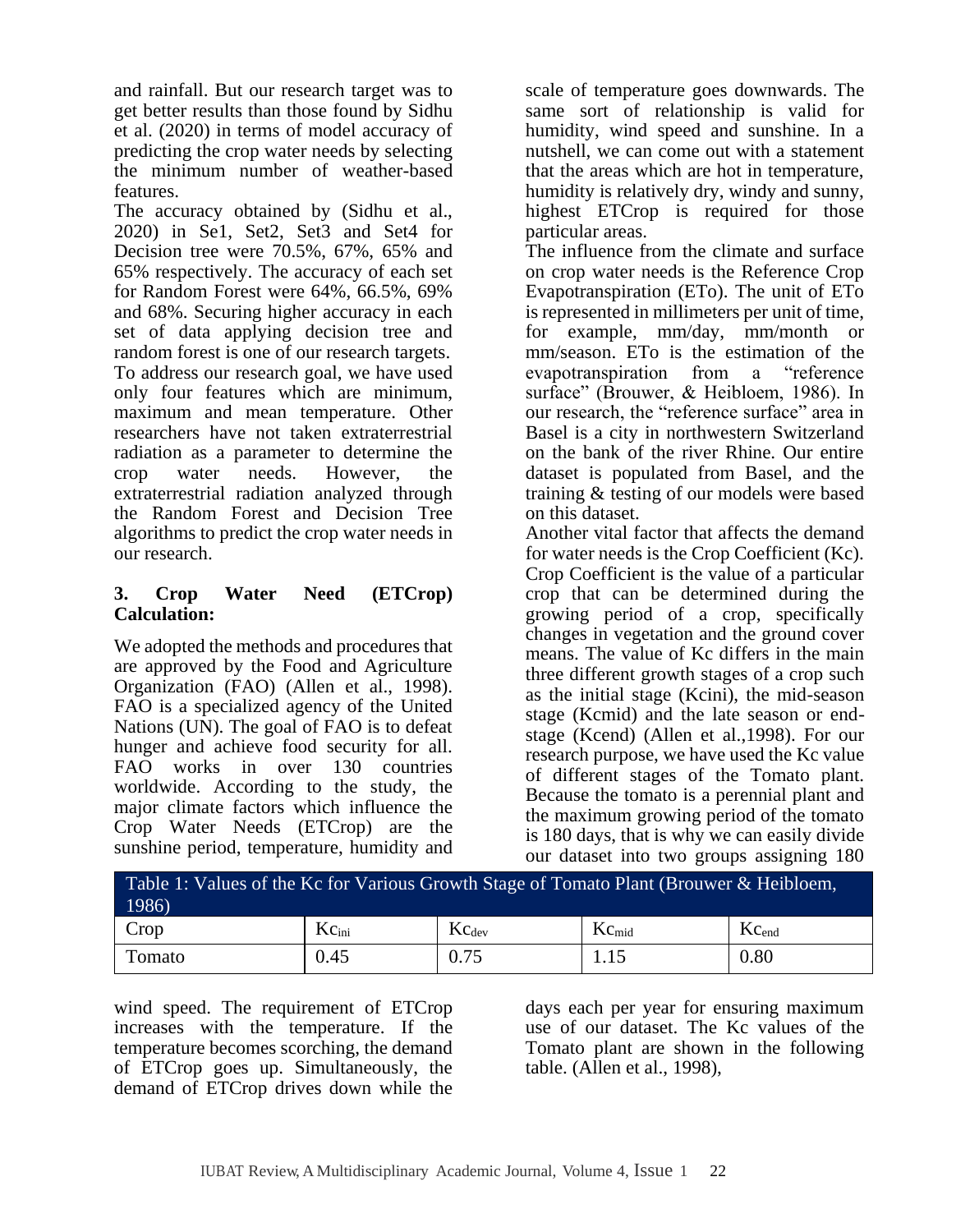The determination of Crop Water Needs (ETCrop) can be calculated effectively for a particular crop from the Reference Crop Evapotranspiration (ETo) and Crop  $Coefficient$  (Kc) using the following formula (Allen, Pereira, Raes, & Smith, 1998),

$$
ET crop = ETo x Kc \qquad Eq. 1
$$

Till now we have known the values of Kc for a particular crop, and in our case, it is the tomato plant. But we are yet to find the value of ETo. There are several methods that are well established to calculate the ETo. But our aim is to use minimum climate data for the prediction of the ETCrop; for that reason, we are applying Hargreaves Equation to estimate the ETo.

#### **4. The Hargreaves Equation to determine ETo**

George H. Hargreaves and Zohrab A. Samani combinedly came out with a famous equation for the measurement of ETo in 1985. That equation is called The Hargreaves equation, where ETo is calculated from the daily or mean values of maximum and minimum temperature with the value of extraterrestrial radiation of a particular region (Hargreaves, & Samani, 1985).

The other well-established methods such as the FAO Penman-Monteith method and the Thornthwaite method can also be used to determine the ETo. But why we have chosen the Hargreaves method will be highlighted in the following discussion.

The Hargreaves method is recommended by the FAO (Allen et al., 1998) and widely used to calculate the ETo. The equation is formulated as follows (Hargreaves, & Samani, 1985),

$$
ETo = 0.023 (0.408) (T_{mean} + 17.8) (T_{max} - T_{min}) 0.5 R_a
$$
 Eq. 2

Where, ETo is the Reference Crop Evapotranspiration,  $T_{\text{max}}$  = maximum air temperature ( $^{\circ}$ C),  $T_{\text{min}}$  = minimum air temperature ( $^{\circ}$ C),  $T_{\text{mean}}$  = mean air temperature ( $\rm{^{\circ}C}$ ) and  $\rm{R}_{a}$  = extraterrestrial radiation (MJ.m-2). Additionally, 0.408 is a factor to convert MJ.m-2 to mm.

The extraterrestrial radiation  $(R_a)$ , can be estimated based on the location's latitude and the calendar day of the year by follows (Fisher, & Pringle, 2013),

$$
R_a = \frac{24(60)}{\pi} G_{sc} d_r \left[ \omega_s \sin(\varphi) \sin(\delta) + \cos(\varphi) \cos(\delta) \sin(\omega_s) \right]
$$
 Eq. 3

Where, Gsc is the solar constant (0.0823 MJ.m-2.min-1),  $\varphi$  is the latitude (radians) and the term 24(60) is a factor to convert min to day.

Remaining factor, the dr determined from (Fisher, & Pringle, 2013),

$$
d_r = 1 + 0.33 \cos(\frac{2\pi}{365} J) \qquad \text{Eq. 4}
$$

where,  $d_r$  = inverse relative distance from earth to sun and J=calendar day of the year. The solar declination  $(8)$  determines from (Fisher, & Pringle, 2013),

$$
\delta = 0.409 \sin(\frac{2\pi}{365}J - 1.39) \quad \text{Eq. 5}
$$

Sunset hour angle  $(\omega_s)$  can be formulated as (Fisher, & Pringle, 2013),

$$
\omega_s = \arccos\left(-\tan\left(\varphi\right)\tan\left(\delta\right)\right) \quad \text{Eq. 6}
$$

As we are using the Python programming language to train and test our model, so we are using a python-based library called PyETo. PyETo library provides different methods such as FAO-56 Penman-Monteith, Hargreaves and Thornthwaite, using those we can calculate ETo simply loading a dataset.

Among the mentioned methods, Thornthwaite is the oldest one that was proposed in 1948 (Palmer, & Havens, 1958). The Thornthwaite equation requires mean monthly air temperature and mean daily daylight. The FAO Penman-Monteith<br>method requires site location, air requires site location, air temperature, humidity, radiation and wind speed data for daily, weekly, ten-day or monthly ETo calculations. If we compare the Thornthwaite method with the FAO Penman-Monteith method, it is observed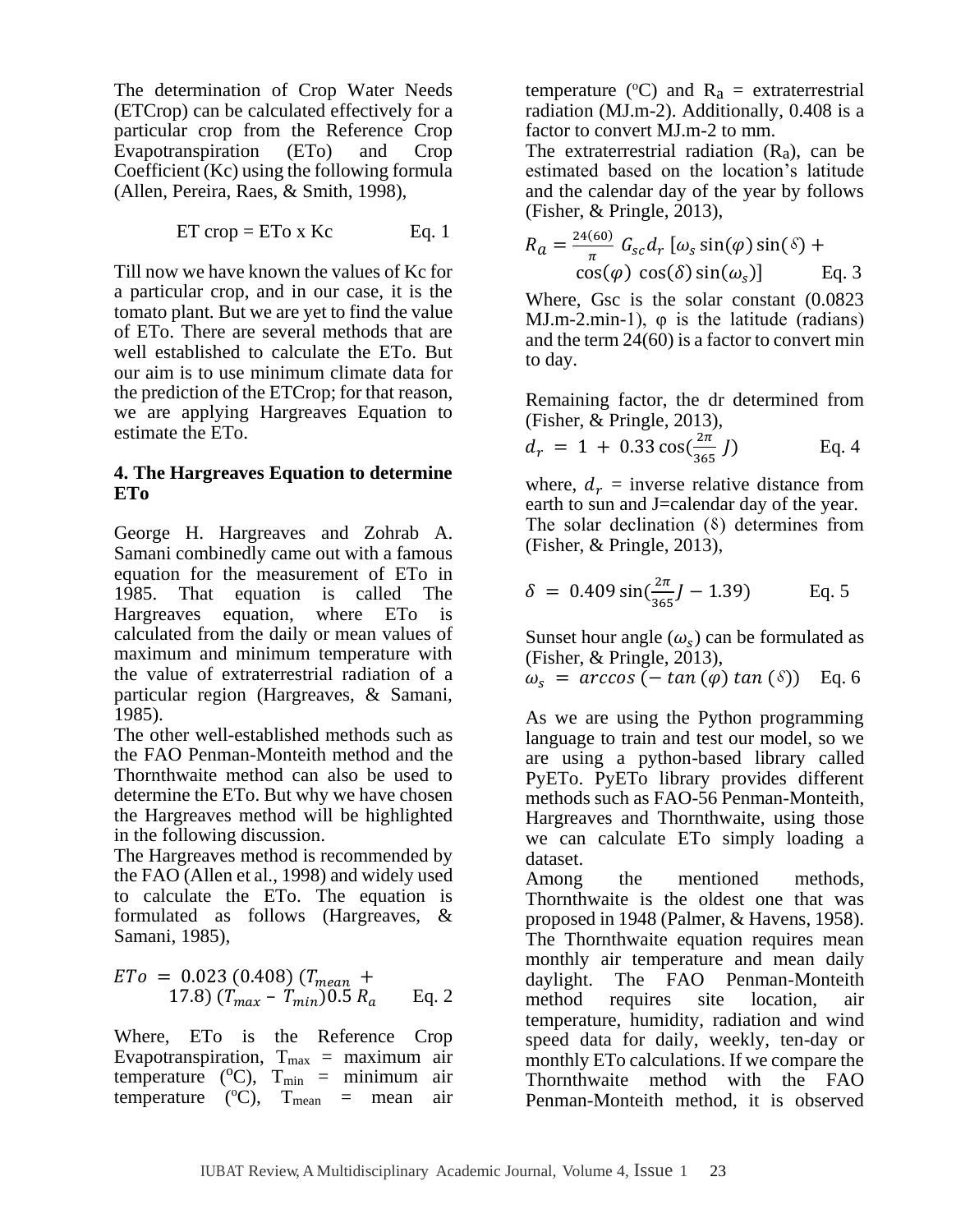that FAO Penman-Monteith always performs better than the Thornthwaite method (Chen et al., 2005).

On the other hand, in the case of evaluation of ETo based on temperature, the Hargreaves method performs best and while due to requirements of detailed meteorological data, the application of FAO Penman-Monteith is often constrained (Lang et al., 2017). By studying the above works of literature and factors, we have chosen the Hargreaves method over the FAO Penman-Monteith and Thornthwaite method.

To import the PyETo library and to get ETo using the Hargreaves equation, we have to write the python commands as follows (Richards, 2015),

First, convert latitude to radians and the date to day of the year (Julian day):

 $> >>$  lat = pyeto. deg2rad (latitude of Basel) # Convert latitude to radians

 $\gg$  day of year = datetime.date(dates from the dataset).timetuple().tm\_yday

>> import datetime, pyeto

To estimate extraterrestrial radiation, we first need to calculate solar declination. sunset hour angle and inverse relative distance Earth-Sun:

 $\gg$  sol\_dec = pyeto.sol\_dec(day\_of\_year) # Solar declination

Finally, we can estimate ETo by using the hargreaves() method of the pyeto library,

>>> Hargreaves (minimum temperature, maximum temperature, mean temperature, et\_rad)

The obtained values are stored in dataset under the ETo variable and multiplied with the Crop Coefficient (Kc) of different stages of the Tomato plant to compute the Crop Water Need  $(ET<sub>Cron</sub>)$ .

## **5. Data Collection, Splitting and Processing**

The historical weather data of the Basel, a city in Switzerland, is freely available at https://www.meteoblue.com/en/weather/we ek/basel\_switzerland\_2661604. The dataset is populated from 01 January 2008 to 12 September 2020 (around 12 years). The features of the dataset are minimum temperature (oC), maximum temperature (oC), mean temperature (oC), minimum relative humidity (%), maximum relative humidity  $(\%)$ , mean relative humidity  $(\%)$ , mean cloud cover (%), minimum – maximum – mean soil moisture (m3/m3). The total maximum harvesting duration (in days) of tomato crops are 180 days (Brouwer, & Heibloem, 1986). In the following table duration (in days) of initial, development, mid-season and end stages are

| Table 2: Duration of different growth stages of tomato crops |       |                      |                        |            |             |  |  |
|--------------------------------------------------------------|-------|----------------------|------------------------|------------|-------------|--|--|
| Crops                                                        | Total | <b>Initial Stage</b> | Crop Development Stage | Mid-Season | Late Season |  |  |
|                                                              |       |                      |                        | Stage      | Stage       |  |  |
| Tomato                                                       | 180   | 35                   | 45                     | 70         | 30          |  |  |

shown,

>>> sha = pyeto.sunset hour\_angle(lat, sol\_dec)

>>> ird = pyeto.inv\_rel\_dist\_earth\_sun(d ay\_of\_year)

 $\gg$  et rad = pyeto.et rad(lat, sol\_dec, sha, ird) # Extraterrestrial radiation

By considering the duration of the different growing stages of tomatoes, we have logically divided the dataset into 4 groups. Each logical group of data associated with the values of Kc at different growing stages of the tomato crop. The Kc of the initial growing stage of tomato crops is 0.45. According to the dataset, from 01 January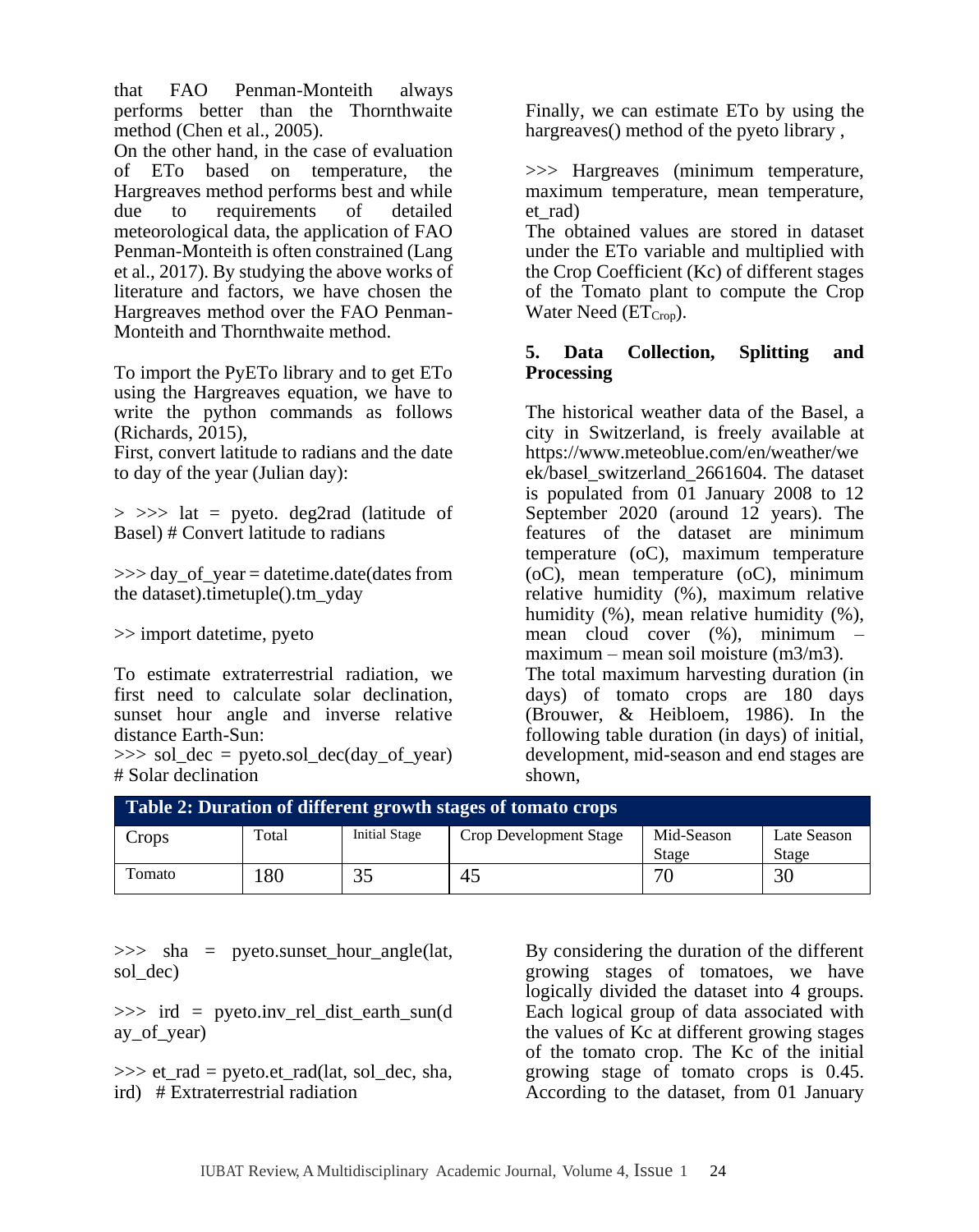2008 to 04 February 2008 is the first logical set of data to be considered as the initial stage. The next 45 days of the development stage are the data from 5 February 2008 to 20 March 2008. The mid-season and lateseason sage require 70 and 30 days respectively. From 21 March 2008 to 29 May 2008 designated as the mid-season stage and from 30 May 2008 to 28 June 2008 days are designated for the late-season growing stage of the tomato crops. This is the SET1 of our dataset that consists of the first 180 days of a particular year those are the growing period of the tomato crops in first timestamp.

Our second set, the SET2, started from 29 June 2008 to 26 December 2008, which is exactly the second 180 days of the year 2008. Our SET 2 is also logically divided into four groups based on the four growing stages of tomatoes. By maintaining the same pattern, each year from 2009 to 2019 is separated into two equal sets consisting of 180 days each to train and test our model.

## **6. Model Selection**

From the adopted models in Sidhu et al. (2020), the researchers came out with a conclusion that, on this kind of historical dataset where we need to determine the Crop Water Needs (ETCrop), the Decision Tree and Random Forest regressor perform well.

omitting other machine learning algorithms such as Support Vector Machine (SVM), Linear Regression, Extra Tree, Ada Boost and Gradient Boosting.

For classification problems, a decision tree is always among the good choices. Basically, the decision tree creates a node using each variable of the dataset and generates a classification output. From the dataset we can observe that based on a specific temperature, humidity, cloud covering and soil moisture, the ETCrop value varies. That is the reason we can apply the decision tree to determine and predict our output or target variable.

As we can see, the decision tree uses the tree representation in terms of input and output features (Bonaccorso, 2017). Where the input features construct the decision nodes and on the other hand, the output feature lies at the leaf node. If we consider a set of dataset X as follows,

$$
X = \{x_1, x_2, \dots, x_n\} \text{ where } x_i \in \mathbb{R}^m \quad \text{Eq. 7}
$$

Here every vector is made up of m features. The structure of the tree may change based on the feature and threshold. Threshold basically determines the left and right branches of a tree. Formally we can write (Bonaccorso, 2017),

$$
\sigma = \langle i | tk \rangle \qquad \text{Eq. 8}
$$



That is why, by considering their verdict we have also chosen the decision tree and random forest for predicting the ETCrop by

where,  $i$  is the index of the feature that we want to split and tk is the threshold. Random forests is a classifier consisting of a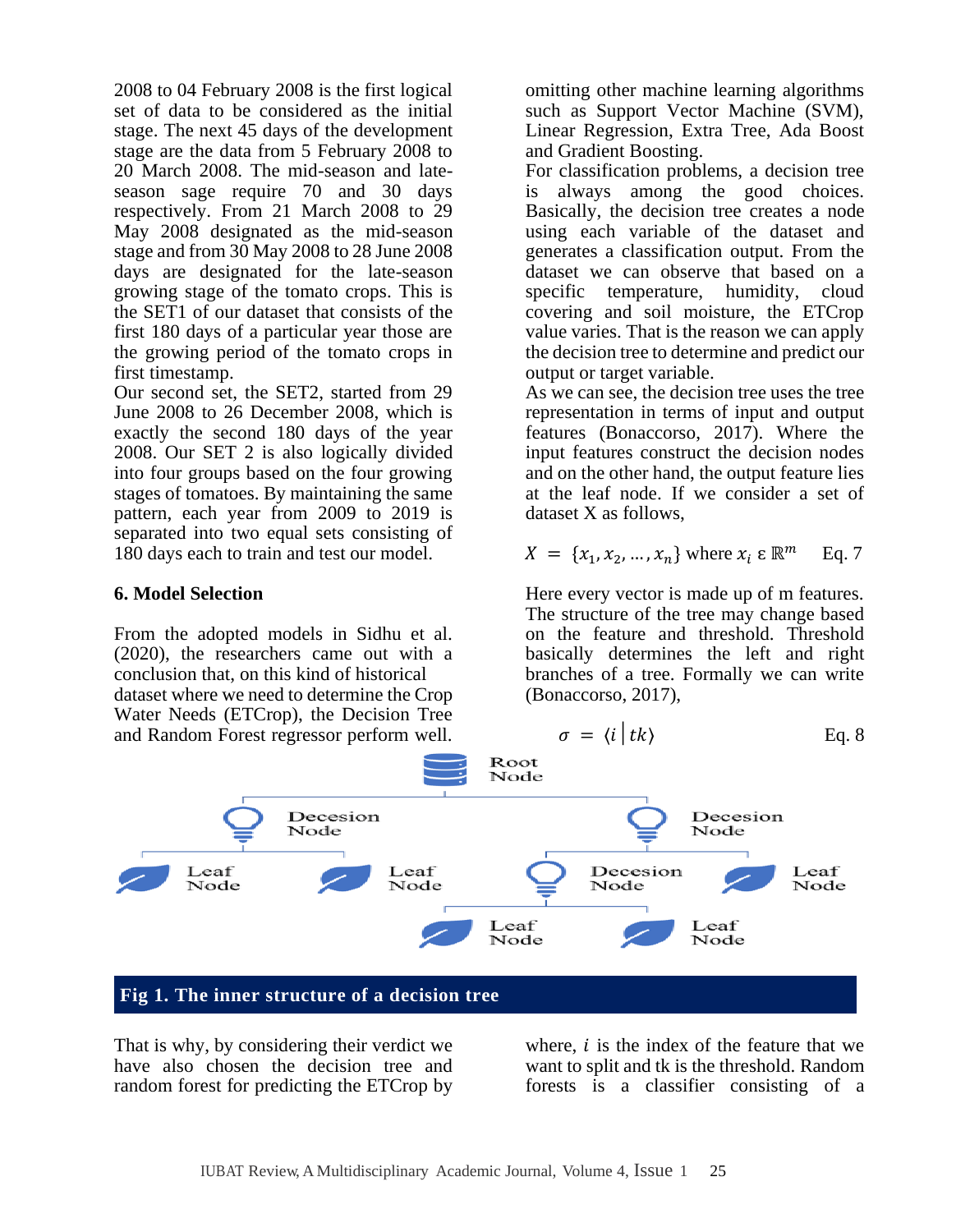collection of tree-structured classifier {h (x, Θk), k=1,…}, where {Θk} are independent identically distributed random vectors and each tree casts a unit vote for the most popular class at input x (Breiman, 2001).

#### **7. Feature Optimization and Performance Evaluation of the Model**

In terms of evaluating of the model, we considered mean square error (MSE), mean absolute error (MAE), explained variance score (EVS) and coefficient of determination (R square score).

Where SST represents Sum of Square Total of the predicted value, SSR represents Sum of Square Regression of predicted value, and SSE represents the Sum of Square Error of the predicted value.

#### **8. Results and Discussion**

In our work we have made the dataset split into two parts. The initial dataset consisted of 12 years' worth of temperature, humidity, cloud cover, precipitation etc. values. In total 4700 instances were spilt into 90:10 ration. 90% data for model training and 10% data

|                |      | Dataset Model | <b>MSE</b> | <b>RMSE</b> | MAE | <b>EVS</b> | R <sub>2</sub> | ACC                                                                 |
|----------------|------|---------------|------------|-------------|-----|------------|----------------|---------------------------------------------------------------------|
| $\circ$        |      |               |            |             |     |            |                | set1 DTree 0.003133 0.055970 0.013335 0.998865 0.998865 79.003361   |
| -1             |      |               |            |             |     |            |                | set1 RForest 0.002038 0.045146 0.009428 0.999262 0.999262 83.003551 |
| $\overline{2}$ | set2 |               |            |             |     |            |                | DTree 0.001150 0.033914 0.007865 0.998641 0.998636 77.016034        |
| з              |      |               |            |             |     |            |                | set2 RForest 0.001125 0.033537 0.006901 0.998675 0.998666 81.016029 |

## **Fig. 2. Performance of the models**

Calculating the average of square of errors is called MSE (Sidhu et al., 2020). MSE can be determined as following,

MSE = 
$$
\frac{\sum_{i=1}^{n} (pi - ai)^2}{n}
$$
 Eq. 9

Where a is the actual value of the target variable, p is the predicted value and n is the number of instances.

MAE can be formulated as follows (Sidhu et al., 2020),

$$
MAE = \frac{\sum_{i=1}^{n} (pi - ai)}{n}
$$
 Eq. 10

and the parameter of MAE is same as MSE. To get a better explanation of the variation of the dataset we are going to use EVS. EVS can be generated from the following equation (Sidhu et al., 2020),

$$
EVS = 1 - \frac{Var(p-a)}{Var(a)}
$$
 Eq. 11

Where a and p represent the actual value and the predicted value respectively.

 $R^2$  explains the number of variances explained by the model. We can say a model is performing well if the value is nearer to 1 or equal to 1 (Sidhu, Kumar, & Rana, 2020).  $R^2$  can be found by following formula,

$$
R^2 = \frac{SSR}{SST} = 1 - \frac{SSE}{SST}
$$
 Eq. 12

for

model testing stage. The model was tested with 470 values. We filtered some instances and reduced instances of our test data to provide better fitness values.

For prediction of the Crop Water Needs  $(ET<sub>Crop</sub>)$ , other supervised learning methods such as Support Vector Machine, Neural Network, Kernel ridge regression and other Linear models as well as Deep learning were considered. While the prior models were unable to give a satisfactory prediction, the Decision Tree and Random Forest regressor have given better prediction. The performance of Decision Tree regressor, Random Forest regressor models are evaluated in terms of various parameters and represented in figure 2.

As we observe in the figure 2, The MSE, RMSE, MAE and EVS for Set 1 of both DTR and RFR provide us the satisfactory outcome and on the other hand the  $R^2$  value is impressively nearer to the 1 for both regressor. The overall performance for Set 2 of DTR and RFR underperformed than the Set 1. In terms of  $R^2$  value, the Set 2 performed similarly as Set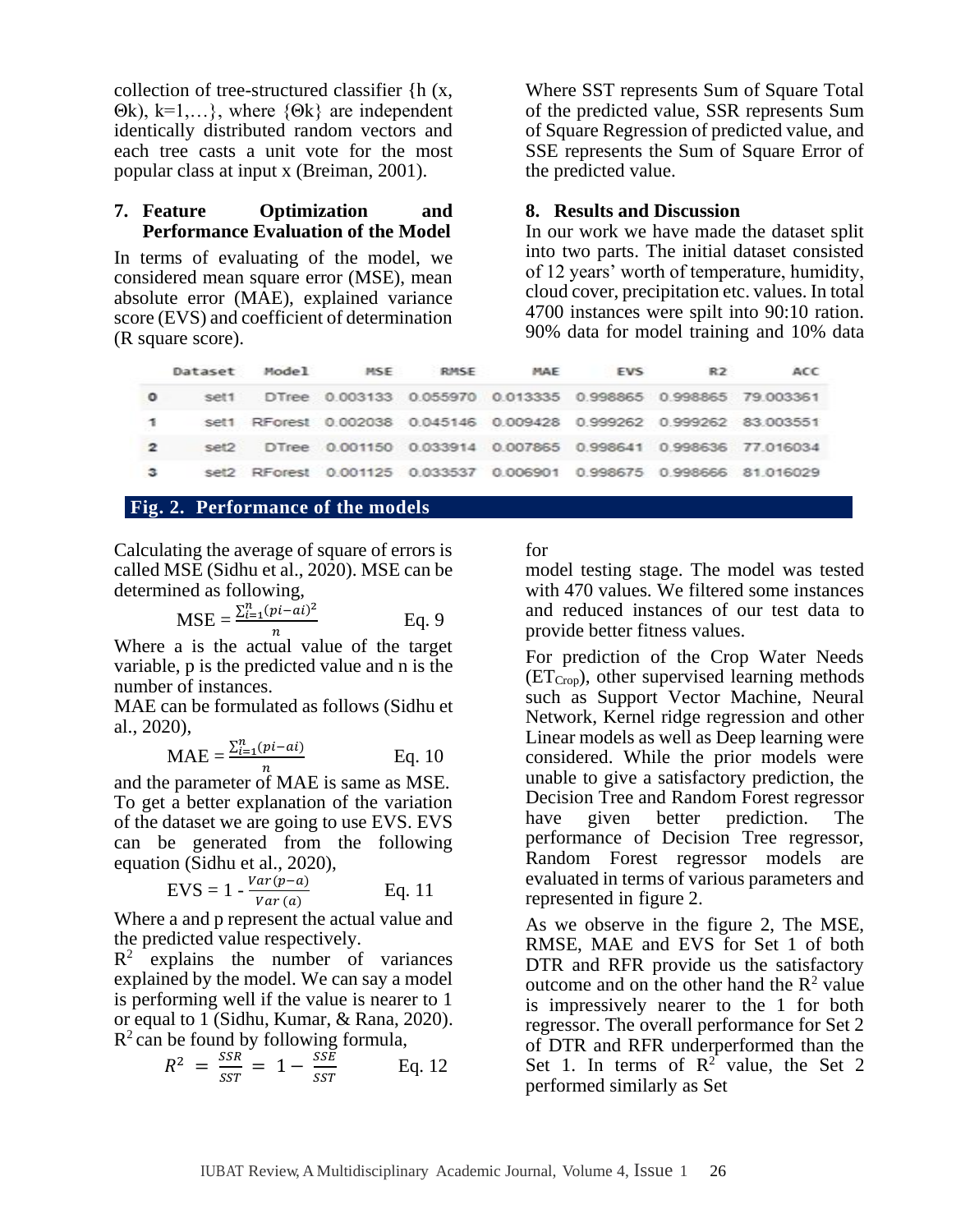

# **Fig. 3. The MSE Validation results for Set1 and Set 2**



# Fig. 5. The RMSE Validation results for Set1 and Set 2



Fig. 7. The MAE Validation results for Set1 and Set 2



## Fig. 4. The EVS Validation results for Set1 and Set 2



# Fig. 6. The  $R^2$  Validation results for Set1 and Set 2



#### Fig. 8. The Model Accuracy results for Set1 and Set 2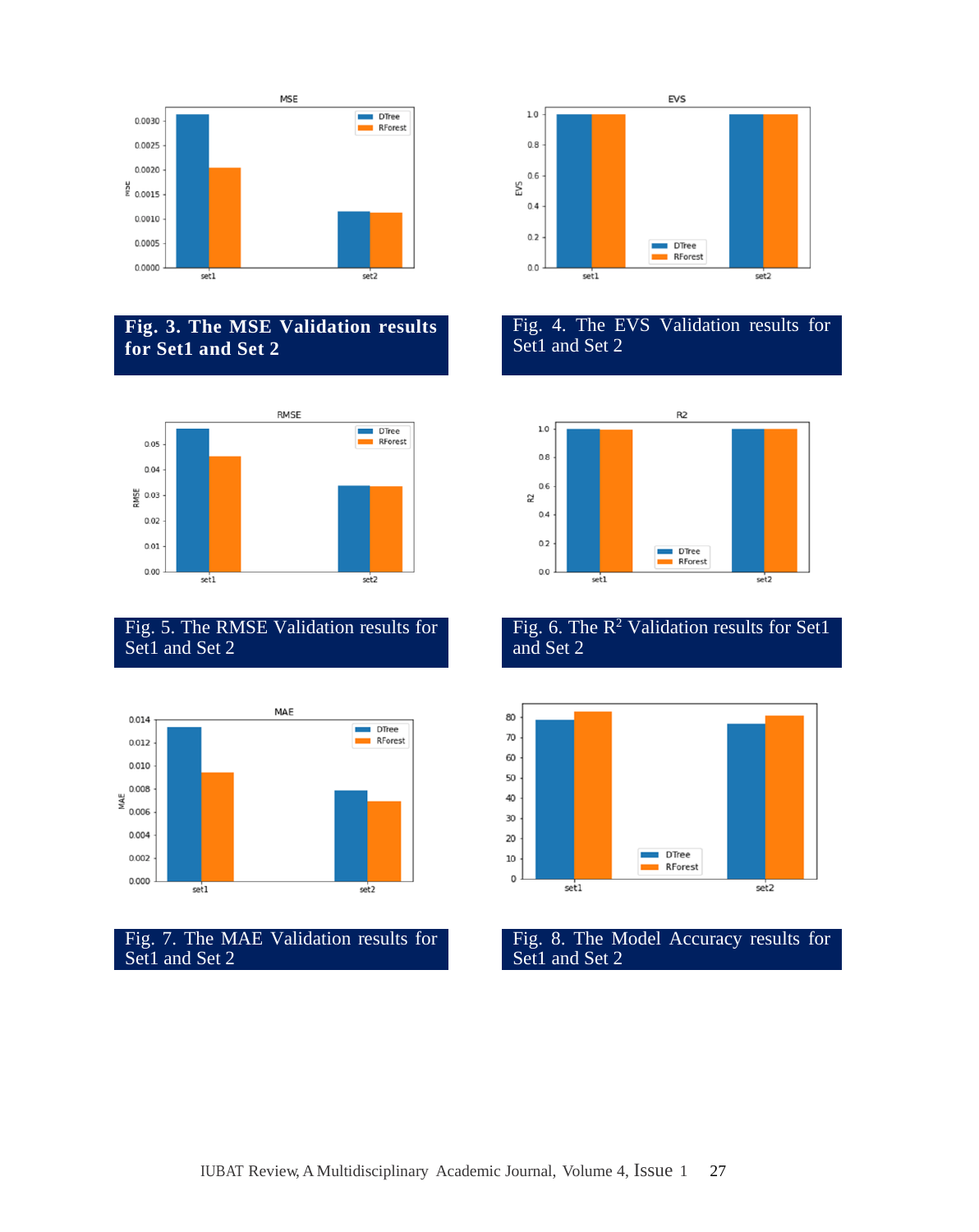In the above presented figures 3 to 8, we used blue color bar to represent the performance of decision tree regressor and the orange color bar representing random forest regressor. The outcome of the validation result for MSE, RMSE, MAE, EVS and  $\mathbb{R}^2$  is shown in figure 9 to 12. The overall accuracy of our model is shown in figure 8. The accuracy values for both Set1 and 2 for DTR and RFR shows better accuracy than (Sidhu et. al., 2020).

Performance of the both model is analyzed over two dataset Set1 and Set2. **Firstly,** for the Set1 dataset application of the DTR (Decision Tree Regressor) gives us the best performance with a slightly higher  $R^2$  value and low MSE values. As the variance score

is also better in DTR, the model satisfies multiple fitness criteria with higher values. **Secondly,** for the Set2 dataset application RFR (Random Forest Regressor) obtained highest value of  $\mathbb{R}^2$  value and explained variance score but least error score. A low MSE and MAE values along with a higher  $R<sup>2</sup>$  values means our models performance satisfies three distinct fitness benchmarks with higher values.

**Thirdly,** while predicting the Crop Water Needs  $(ET<sub>Crop</sub>)$ , our proposed methodology provides an accurate analysis under a lower computation time. More depth of the DTR and RFR will provide better fitness score as well.



**Fig. 9. Comparison between Training and Testing data for Decision Tree of Set 1**

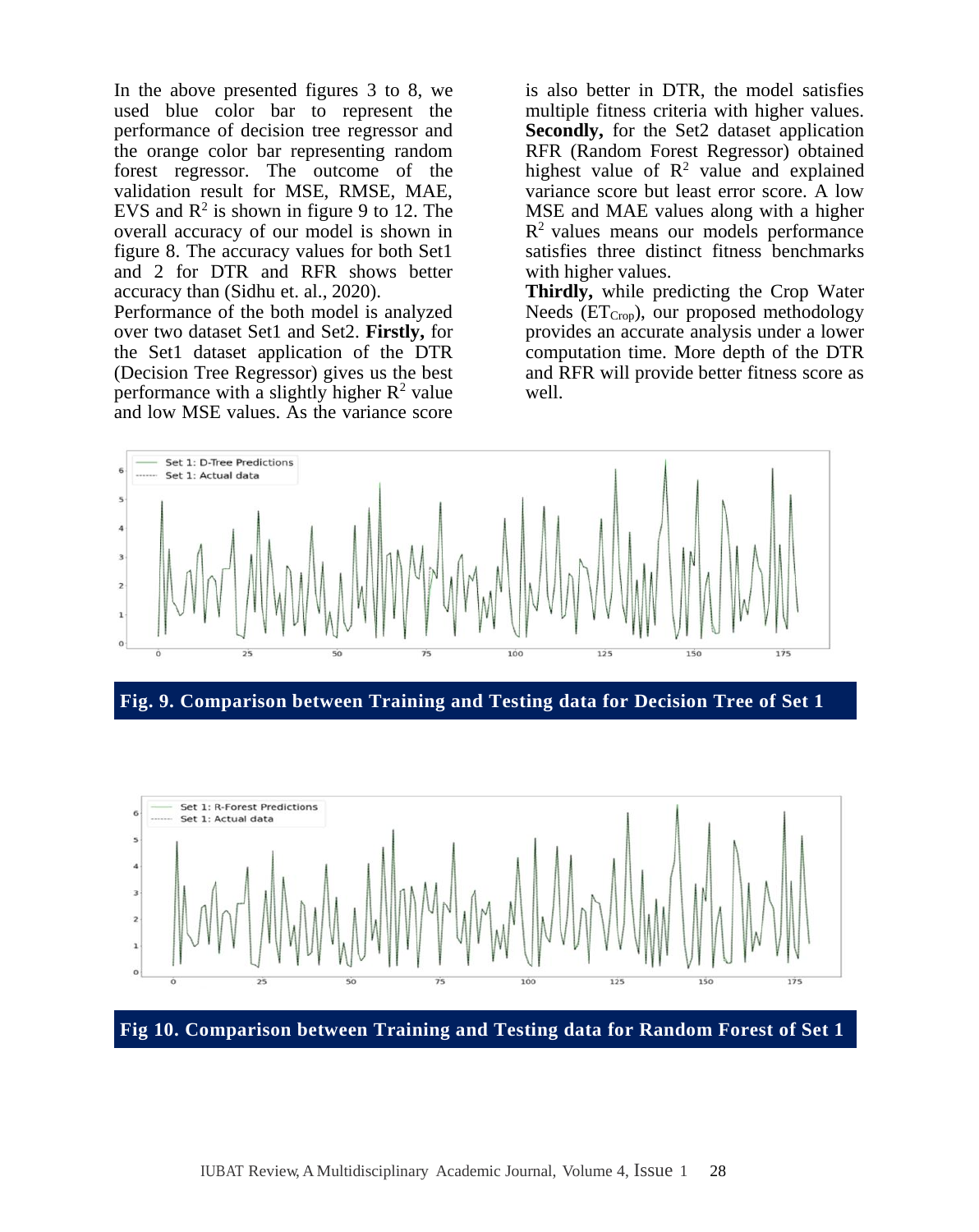

**Fig 11. Comparison between Training and Testing data for Decision Tree of Set 2.**



**Fig. 12. Comparison between Training and Testing data for Random Forest of Set 2**

As seen in Figure 9, the accuracy of our decision tree is quite similar to the actual data of Set  $\overline{1}$ . The model slightly underperforms around 70-80<sup>th</sup> and after  $150<sup>th</sup>$ instance. Excluding those instances, our model secured 79.003361% accuracy that is relatively higher than our target accuracy. After performing Random Forest regressor on the Set 1, the model accuracy leads to 83.003351%, that is obviously crossing our target accuracy in figure 10. There is a slight deviation can be observed at  $60<sup>th</sup>$ ,  $145<sup>th</sup>$  and 152nd instances.

On our Set 2, the accuracy of Decision Tree regressor is lower than the Random Forest regressor. But in both of the cases the obtained accuracies cross our target threshold. A slight fault of prediction is observed around 130<sup>th</sup> instance in figure 11.

Same sort of deviation in terms of prediction is also visible in figure 7.10 at  $4<sup>th</sup>$ ,  $44<sup>th</sup>$ , 130<sup>th</sup> instances of figure 12. In despite of all these underperformances, in both cases the availed accuracies are 77.016034 and 81.016029, those are higher than our target accuracy.

#### **9. Conclusion**

For the sustainable development of a nation, adaptation of precious agriculture is mandatory. While irrigation is required for growing different crops, on the other hand, making sure of proper use of water is also an utmost necessity. To minimize the wastage of water during the irrigation, we applied a decision tree regressor and random forest regressor model from machine learning algorithms. We divided our data set into two different sets and apply decision tree and random forest regressors. Excluding a few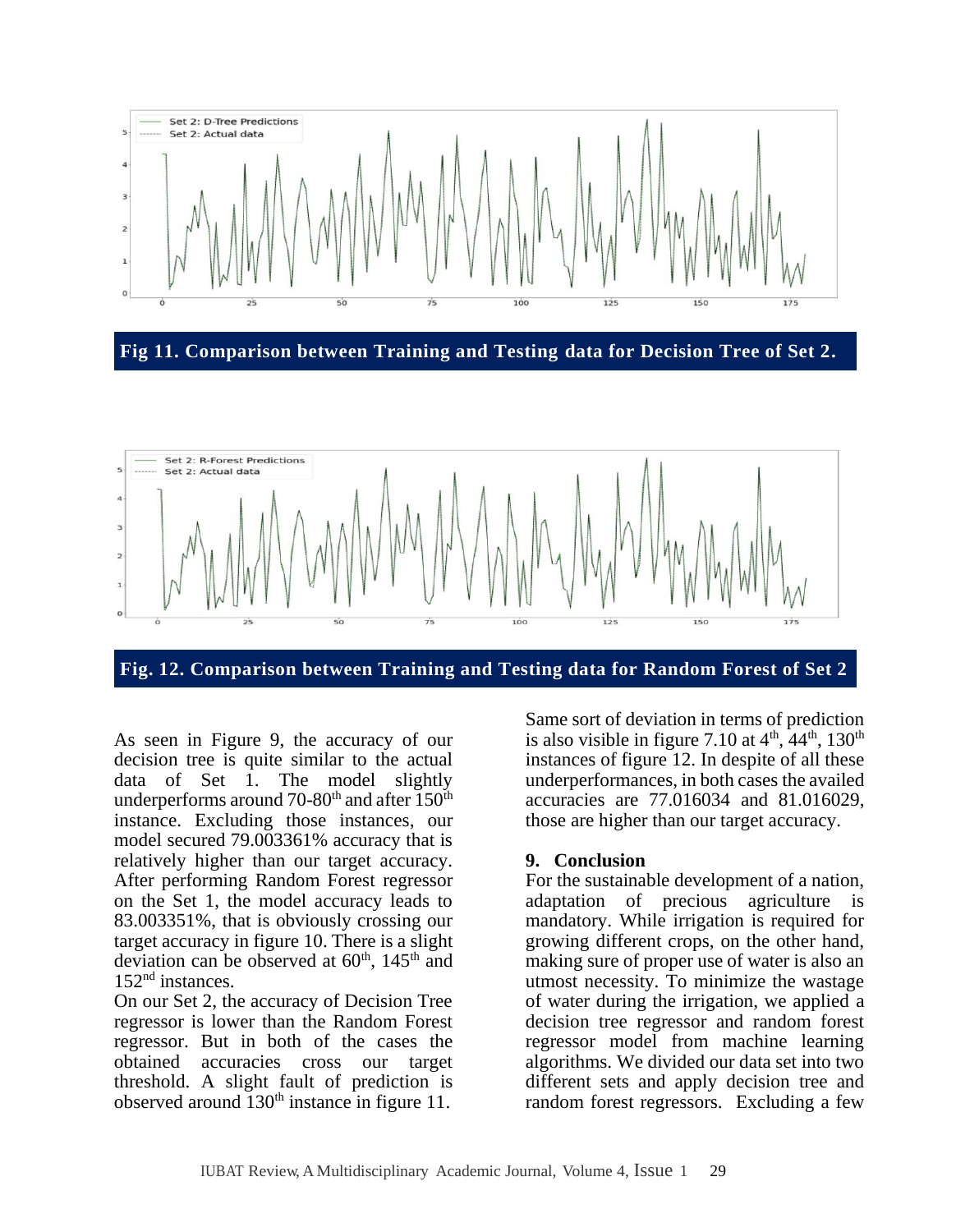minor deficiencies, our model performed with 79.003361% and 83.003351% accuracy for the first data set using decision tree and random forest regressor respectively. Both models performed with 77.016034% and 81.016029% accuracy for the second data set. In both cases, the obtained accuracy exceeding our target threshold and performing as expected will lead us to reach the minimum loss of water during irrigation. We can extend our present work by considering the humidity, soil moisture, and cloud coverage as the input variables that may lead us to higher accuracy within the same amount of execution time. The same kind of approach can be carried out with the dataset that will be populated in Bangladesh in the future.

## **Acknowledgment**

We wish to express my sincere appreciation to **Miyan Research Institute** of **International University of Business Agriculture and Technology**, in terms of providing the required funding and support to carry out our research work.

# **References**

Allen, R. G., Pereira, L. S., Raes, D., & Smith, M. (1998). Crop evapotranspiration-Guidelines for computing crop water requirements-FAO Irrigation and drainage paper 56. Fao, Rome, 300(9), D05109.

Bata, M. T., Carriveau, R., & Ting, D. S. K. (2020). Short-term water demand forecasting using hybrid supervised and unsupervised machine learning model. Smart Water, 5, 1-18.

Bonaccorso, G. (2017). Machine learning algorithms. Packt Publishing Ltd.

Brouwer, C., & Heibloem, M. (1986). Irrigation water management: irrigation water needs. Training manual, 3.

Chen, D., Gao, G., Xu, C. Y., Guo, J., & Ren, G. (2005). Comparison of the Thornthwaite method and pan data with the standard Penman-Monteith estimates of reference evapotranspiration in China. Climate research, 28(2), 123-132.

Devi, Y. S. S., Prasad, T. K. D., Saladi, K., & Nandan, D. (2020). Analysis of precision agriculture technique by using machine learning and IOT. In Soft Computing: Theories and Applications (pp. 859-867). Springer, Singapore.

Fisher, D. K., & Pringle III, H. C. (2013). Evaluation of alternative methods for estimating reference evapotranspiration. Agricultural Sciences, 2013.

Forests, R. (2001). by Leo Breiman. Machine learning, 45(1), 5-32.

Goap, A., Sharma, D., Shukla, A. K., & Krishna, C. R. (2018). An IoT based smart irrigation management system using Machine learning and open source technologies. Computers and electronics in agriculture, 155, 41-49.

Haque, F. F., Abdelgawad, A., Yanambaka, V. P., & Yelamarthi, K. (2020, June). Crop yield analysis using machine learning algorithms. In 2020 IEEE 6th World Forum on Internet of Things (WF-IoT) (pp. 1-2). IEEE.

Hargreaves, G. H., & Samani, Z. A. (1985). Reference crop evapotranspiration from temperature. Applied engineering agriculture, 1(2), 96-99.

Hoque, M. (2018). Why Farmers in Bangladesh Waste 800 Liters of Water to Produce 1 Kg of Paddy.

Khan, M. A., Islam, M. Z., & Hafeez, M. (2011). Irrigation water requirement prediction through various data mining techniques applied on a carefully preprocessed dataset. Journal of Research and Practice in Information Technology, 43(22), 1-17.

Kwok, J., & Sun, Y. (2018, January). A smart IoT-based irrigation system with automated plant recognition using deep learning. In Proceedings of the 10th international conference on computer modeling and simulation (pp. 87-91).

Lang, D., Zheng, J., Shi, J., Liao, F., Ma, X., Wang, W., ... & Zhang, M. (2017). A comparative study of potential evapotranspiration estimation by eight